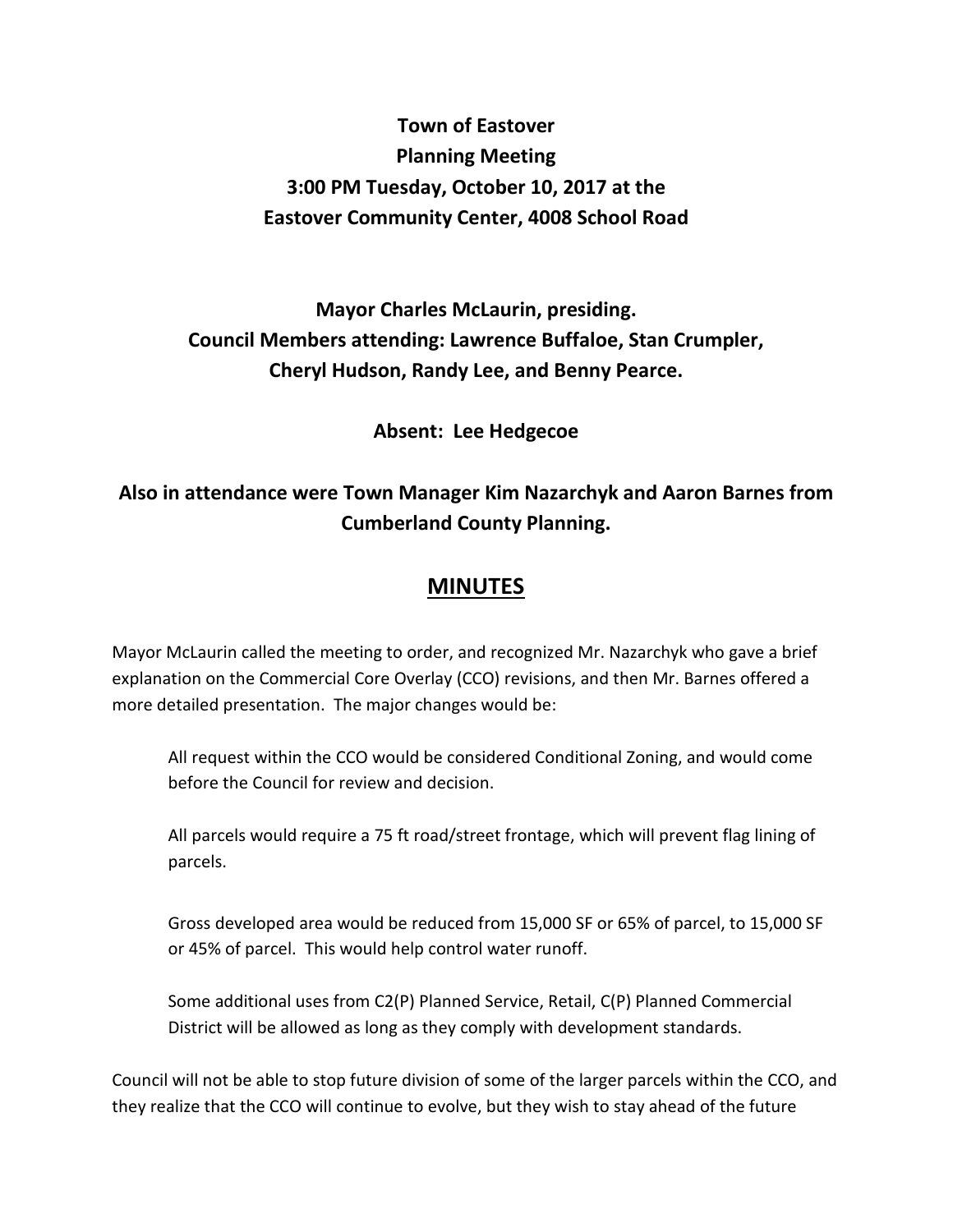development to allow for the creation of a neat and orderly district. There was lengthy discussion on aesthetics and landscaping, but no action was suggested due to pending court cases from other municipalities. Council will consider the proposed changes over the next several days, and then schedule a public hearing for the November regular meeting.

The next item of business was the upcoming land use study to be led by the Cumberland County Planning Department. Mr. Nazarchyk informed Council that approximately 4,200 mailings will be sent to property owners within the Town's limits, plus those areas within the Town's Municipal Influence Area (MIA) regarding the public forum scheduled for Thursday, November 16, 2017 at Salem United Methodist Church beginning at 7:00PM. Residents will be given an opportunity to voice concerns and/or wishes for land use in the coming years. Interested residents will be asked to participate on a committee to help create a 10 year plan. Mr. Nazarchyk stated that Tom Lloyd, Director of Cumberland County Planning & Inspections, had asked that Council consider the area within the Town's MIA which they would possibly annex within the next ten years.

Mayor McLaurin and Mr. Nazarchyk updated the Council on the recent Sales Tax Distribution Meeting they attended on October 9, 2017. Representatives for Fayetteville did not attend, and no progress was made. Chairman Adams did say that he would have this decided before his term as Chairman ends in November. Based on County prepared numbers, the Town of Eastover would lose approximately \$422,000 annually in sales tax revenues if the distribution method goes to Ad Valorem. This is roughly 38% of our income.

Mr. Nazarchyk updated Council on the delay in work at the ballpark. Falcon and Stedman did not submit responses by the due date, so the County Commissioners will now review at their November  $6<sup>th</sup>$  meeting. Eastover is scheduled to receive \$279,262 in projects that include:

| Parking Lot Improvement | <b>Tennis Courts</b>            | Resodding BB Field #3 |
|-------------------------|---------------------------------|-----------------------|
| Volleyball area         | <b>Clear Additional Acreage</b> | Drainage Improve.     |
| Entrance Improvement    | Splash Pad                      |                       |

On Monday, October 16<sup>th</sup>, Mr. Gibson told Mr. Nazarchyk that the Splash pad would include the shelter and additional bathrooms. A lengthy discussion followed, and frustration about delays was expressed by several Council Members. Mayor McLaurin asked how the smaller municipalities were receiving the same amount of funding as Eastover, when our population was much larger, and our programs were serving those areas. Mr. Nazarchyk stated that he had submitted four questions to the County Manager when he and the Mayor met with Ms. Cannon and Ass't County Manager, Tracy Jackson, on August 30, 2017. Those questions were: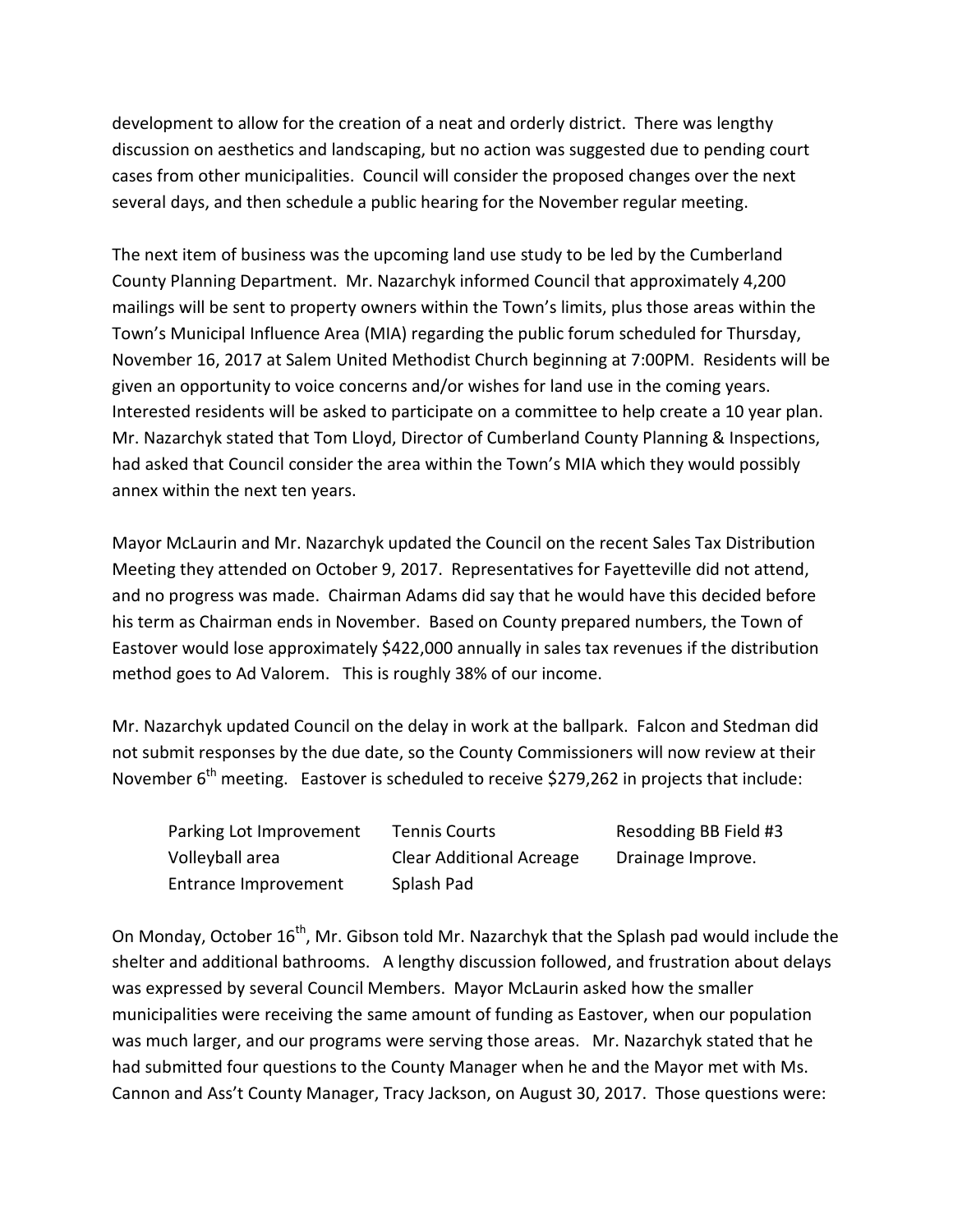- 1) How does the Town of Eastover's \$160,000 annual payment to Fayetteville-Cumberland Parks and Recreation fit into the P & R budget?
- 2) How are appropriations for municipalities determined?
- 3) Where does the County portion of P & R funding come from?
- 4) What oversight does the County have to insure proper use of funds?

Mr. Nazarchyk stated that he had not yet received answers, but from what he has heard, this year is a different process with more County involvement than in the past.

Mr. Nazarchyk was asked about the status of the architect design for the new town hall. Mr. Nazarchyk stated that he had talked with Walter Vick, and Mr. Vick was not interested in building the design for the Town as he was only doing consulting work and had allowed his professional insurance to expire. He stated that he was not interested in monetary compensation, only to be released of liability. He also stated that there were companies who would build a design created by others, and he would assist in finding such a firm. Mr. Nazarchyk stated that in lieu of the failed progress on sales tax distribution, he would ask Atty Neil Yarborough to draft an agreement relieving Mr. Vick of liability.

Open discussion then followed, and comments were made on the slow movement of projects (ballpark, Ballpark Rd, sales tax distribution, and constructing town hall). Mayor McLaurin stated his concern for the opioid problem in our County, and possibly our community, and some ideas were discussed on how the Town might further create awareness to this terrible cancer in our society.

Mr. Nazarchyk asked the Council about having an engineer inspect the community center for the large crack in the floor to the right of the fireplace. Agreement was reached that the first action should be to get someone to dig along the foundation to determine if tree roots were causing this issue. Mr. Nazarchyk then sought the Council's thoughts on action to improve the Middle Rd. / School Rd. intersection. It is a very bumpy transition, and Powell Bill Funding could be used to correct this problem. Council encouraged Mr. Nazarchyk to obtain further information on possible work needed and costs.

A question was then asked about how much of Ballpark Rd. would the Town control if the State agreed to abandon a portion. Mr. Nazarchyk responded that the Town would only be responsible for the portion of Ballpark Rd. running north from Glenwood to Beard Road.